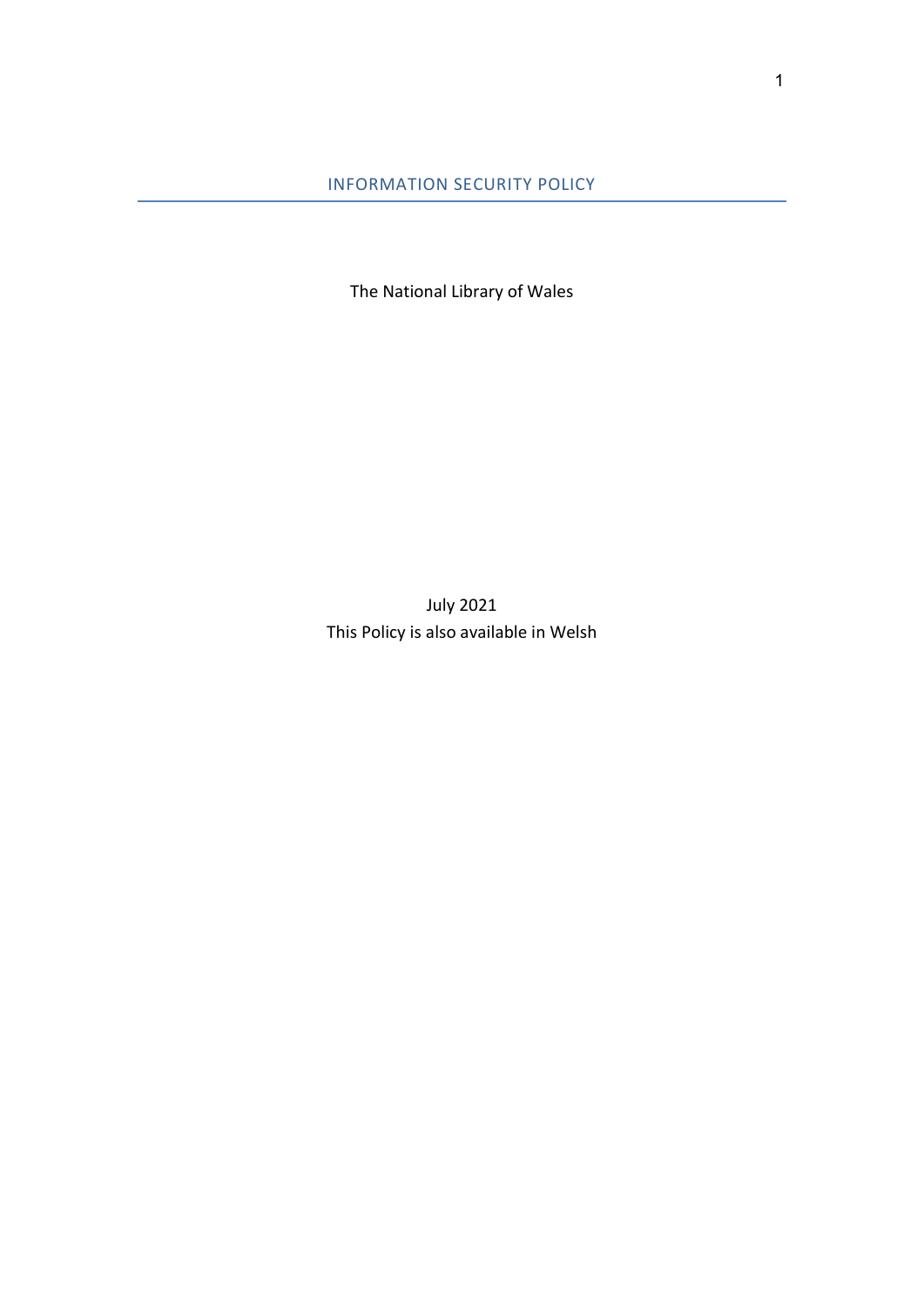# INTRODUCTION

Information is at the heart of what the National Library of Wales ('the Library') does and our most important assets are in the form of information. The Library is committed to enhancing access to and sharing of information and the security of the Library's information assets – be they part of the collections, about the collections, regarding the Library's management of the collection or related to other aspects of its business – is crucial to its success in achieving those aims. The Library is therefore firmly committed also to ensuring that its information assets are suitably protected in the interest of the general public, the organisation and others who may have rights subsisting in the information (such as data subjects and owners of intellectual property).

Information security is the protection of information from a wide range of threats in order to ensure legal compliance, business continuity, minimize business risk, protect reputation and maximize business opportunities. It concerns the preservation of confidentiality, integrity and availability of information and also involves authenticity, accountability, and reliability.

Much of the work of Information Security is the assessing of risks associated with a particular use of information, be that sharing, access, storage or processing. Risk assessments should identify, quantify and prioritize risks against criteria for risk acceptance and the Library's business objectives. The result of the risk assessments should guide and determine appropriate management actions and controls to protect against the risks.

Information Security is achieved by implementing a suitable set of controls, including policies, processes, procedures, organizational structures and software and hardware functions. These controls need to be established, implemented, monitored, reviewed and improved, where necessary, to ensure that the specific security and business objectives of the Library are met.

This Policy states the overall intention and direction in relation to Information Security and describes the measures adopted to ensure that the Library's information is adequately protected. It also sets out in general terms the framework for the sub-policies, procedures and guidelines for the implementation of those measures.

#### 1. SCOPE AND DEFINITIONS

#### 1.1 Who

This Policy applies to all staff of the Library and authorised users of the Library's nonpublic ICT facilities. Subordinate policies may also apply to readers, contracted suppliers and others.

#### 1.2 What

This Policy aims to protect the information assets of the Library both in physical and electronic form. These include, but are not limited to: corporate financial and personal information, customer and reader information, catalogue information,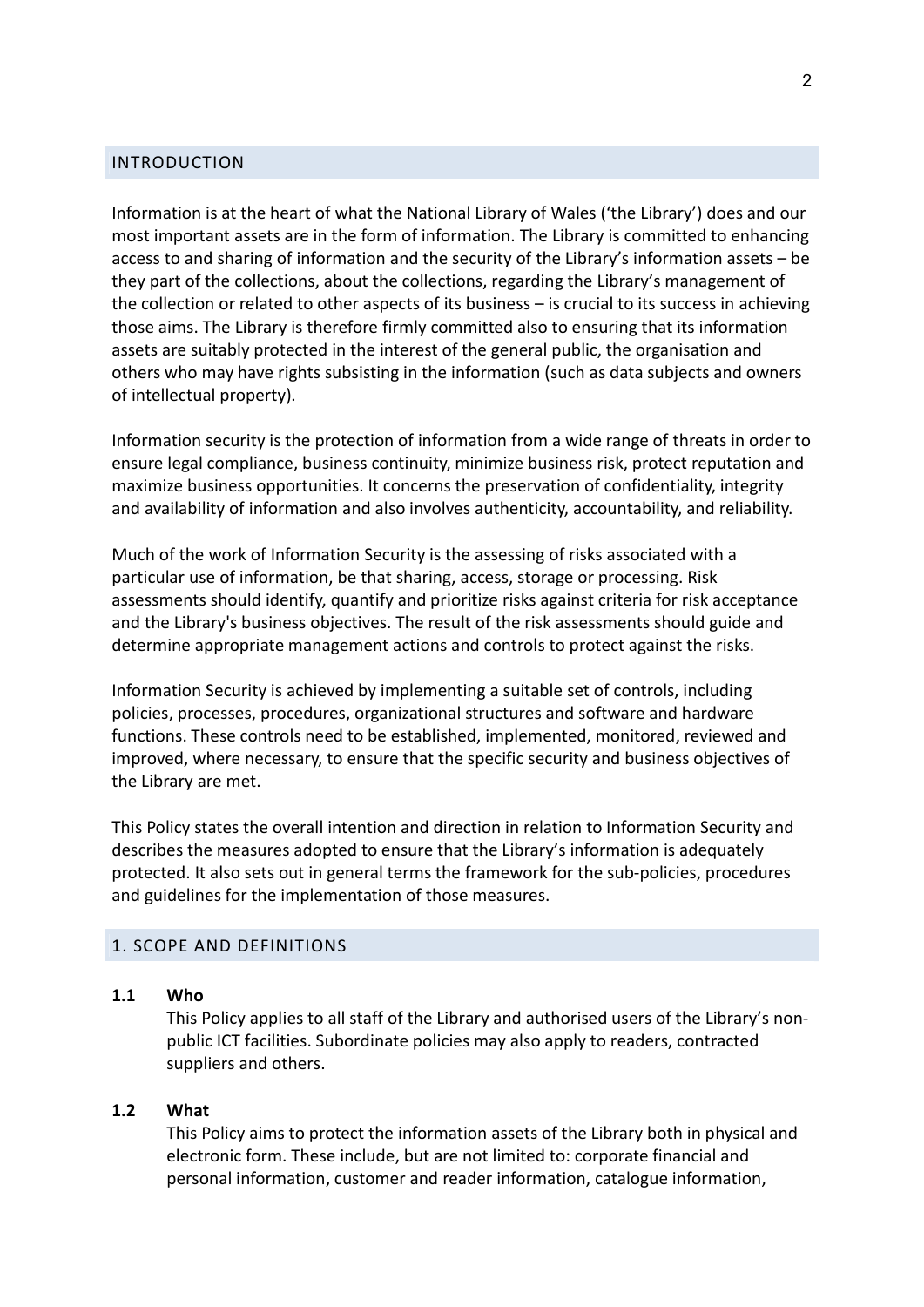outputs of the Library's digitisation programmes, software both licensed and developed, email and communications, limited resources such as bandwidth and processing capacity.

#### 1.3 Where

This policy applies within the Library but also covers the use of assets off-site and remote access to the Library's Network.

#### 1.4 Legal and Regulatory Issues

The Library and its staff are subject to the Data Protection Act 1998 (see the Library's Data Protection Policy), the Freedom of Information Act 2000, intellectual property law and other legislation governing the management of information.

#### 1.5 Authority

This Policy is approved by the Executive Team and the Library's Board of Trustees.

The Policy shall be reviewed and developed by the Information Compliance Committee (ICC) and revisions shall be approved by the Executive Team.

### 1.6 Definitions

For the purposes of this Policy, the following terms and definitions apply.

| asset              | anything that has value to the organization                   |
|--------------------|---------------------------------------------------------------|
| control            | means of managing risk, including policies, procedures,       |
|                    | guidelines, practices or organizational structures, which can |
|                    | be of administrative, technical, management, or legal nature  |
| <b>DMZ</b>         | a perimeter network that exposes the Library's external-      |
|                    | facing services to the Internet                               |
| incident           | an information security incident is a single or a series of   |
|                    | unwanted or unexpected events that have a significant         |
|                    | probability of compromising business operations and           |
|                    | threatening information security                              |
| integrity          | assurance that information has not been modified              |
| privileged account | an account on a system or application that has more           |
|                    | permissions or abilities than a regular user account          |
| threat             | a potential cause of an unwanted incident, which may result   |
|                    | in harm to a system or organization                           |
| vulnerability      | a weakness of an asset or group of assets that can be         |
|                    | exploited by one or more threats                              |

## 2. ROLES AND RESPONSIBILITIES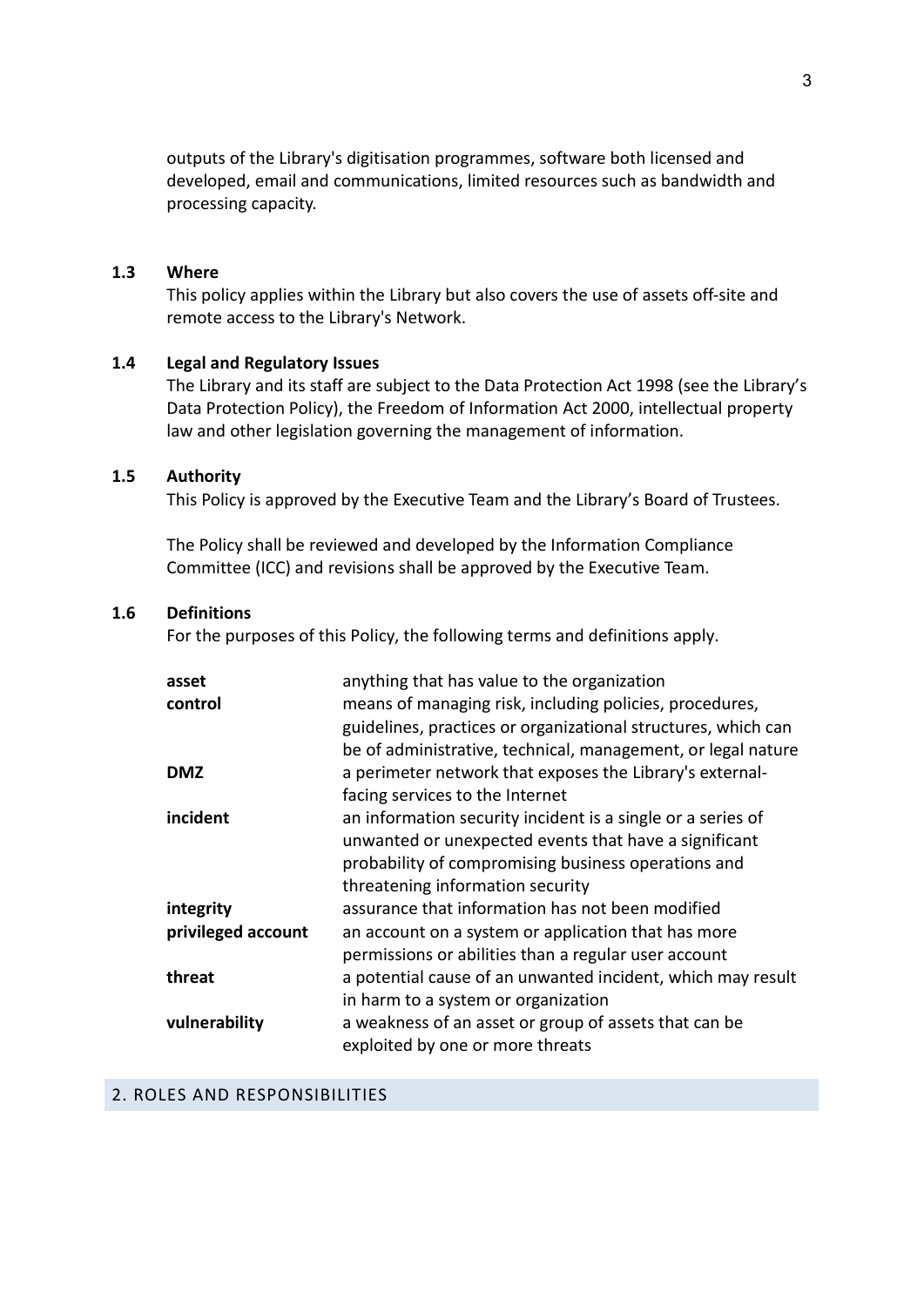### 2.1 Corporate responsibility

The Library's Board of Trustees is ultimately responsible for Library's compliance with the legal and regulatory requirements relating to information security.

Overall responsibility for information security within the Library's own organisation is assigned to the Executive Team.

The Information Compliance Committee has responsibility for reviewing, monitoring and challenging where necessary the Library's compliance with the Data Protection Act 2018, Freedom of Information Act 2000, Copyright, Designs and Patents Act 1988 and legislation relevant to intellectual property rights, including requirements for meeting the General Data Protection Regulation (GDPR). The Head of ICT Services is the technical security officer with responsibility for the security of information in electronic form within the Library's own organisation.

The Policy is reviewed and developed by the Information Compliance Committee and any revisions must be approved by the Library's Executive Team.

## 2.2 Ownership of information assets

All information assets should have a nominated owner, which can be an individual or a committee. Information owners are responsible for maintaining information assets in accordance with the Policy, and they shall define, and where possible apply, the controls to those assets. Where systems and network administrators are needed to apply controls, they will work with the information owners to apply appropriate controls to meet the Policy's requirements.

### 2.3 Technical measures

The Head of ICT Services is responsible for the implementation of the technical measures specified in this Policy, its sub-policies and related procedures, in order to maintain the security of the Library's information assets.

### 2.4 Management responsibility

Managers are responsible for ensuring that assets within their area of responsibility are used in compliance with applicable security policies. Managers are responsible for ensuring that staff members receive appropriate security awareness training. Where appropriate, they must also ensure that job descriptions, statement of works for contractors and procurement terms and conditions include information security responsibilities.

## 2.5 Staff responsibility

All members of staff have a responsibility to ensure that they have read and are familiar with the Library's Policy, sub-policies and procedures relating to information security that are relevant to their work and to manage information accordingly.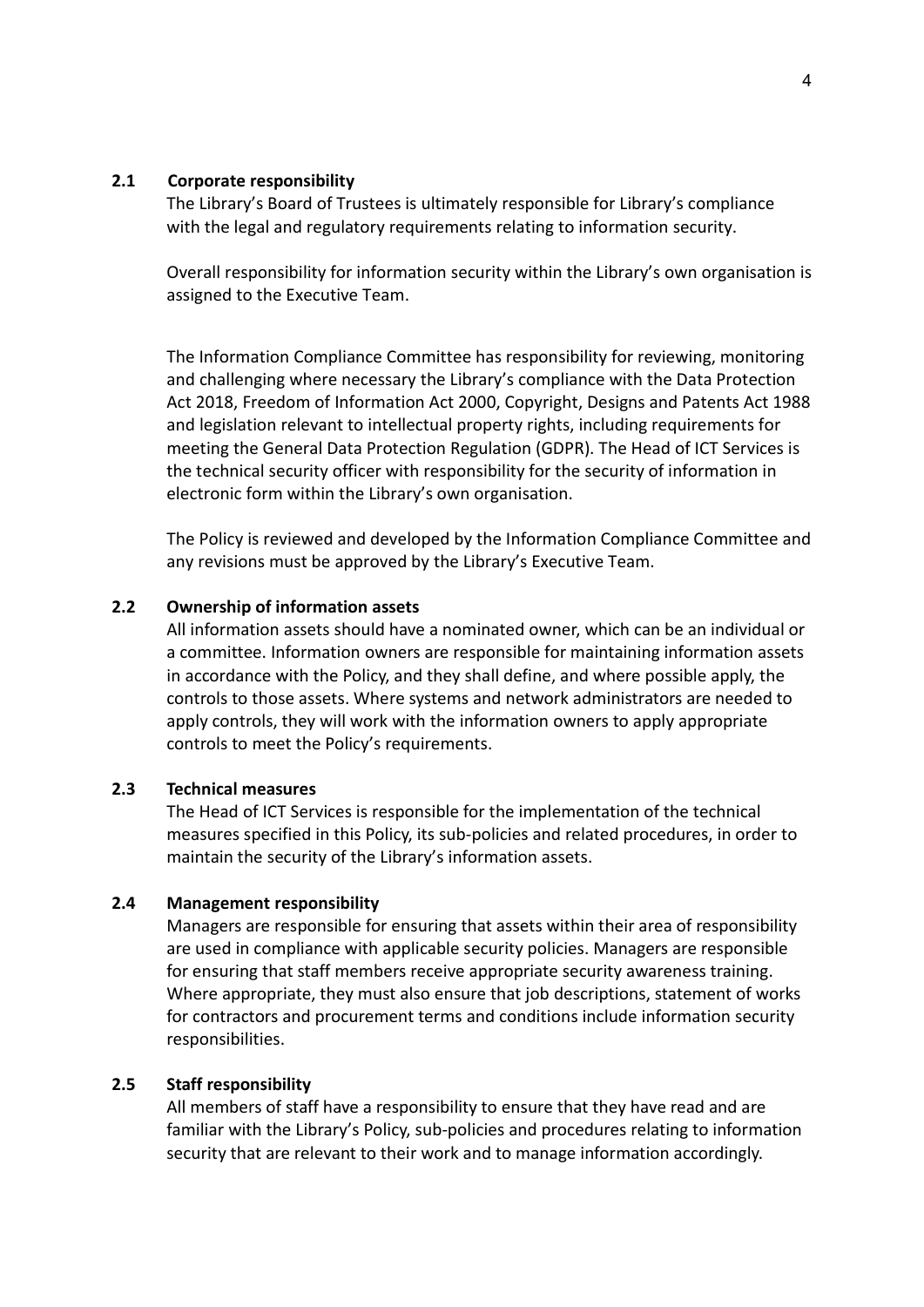Violation of the Information Security Policy, whether deliberate or through negligence, may lead to disciplinary action being taken and/or access to Library facilities being withdrawn. In instances where the actions of the individual may be deemed unlawful, it may even lead to criminal prosecution.

## 3. PHYSICAL AND ENVIRONMENTAL SECURITY

# 3.1 Staff areas

The Library shall have measures in place to prevent unauthorised access to areas which should only be accessed by members of staff. The level of access control shall be adequate and proportionate to the nature of the information that it is intended to protect.

# 3.2 Secure areas

The Library shall designate server rooms, data storage locations and other areas containing information processing facilities as secure areas where appropriate. Secure areas shall:

- be protected by a physical security perimeter;
- be protected by auditable access control mechanisms to allow and deny physical access;
- have policies detailing who is authorised to access and under what circumstance.

## 3.3 Server rooms

Server rooms are secure areas as described above but additionally they shall have sufficient environmental controls to ensure correct operating conditions for the equipment and equipment failures shall be logged. Server rooms shall have:

- environmental monitoring systems to alert of any deviation from correct operating conditions;
- means of providing power to all critical systems in the event of a main electricity supply failure; and
- conditioned power to safeguard systems.

## 4. BUSINESS CONTINUITY AND DISASTER RECOVERY

## 4.1 Strategy

The Library shall incorporate Information Security into the Business Continuity and Disaster Recovery Strategy.

# 4.2 Backup

The Library shall incorporate Information Security into the Backup Policy to ensure the integrity and availability of assets, and to ensure that assets are protected adequately.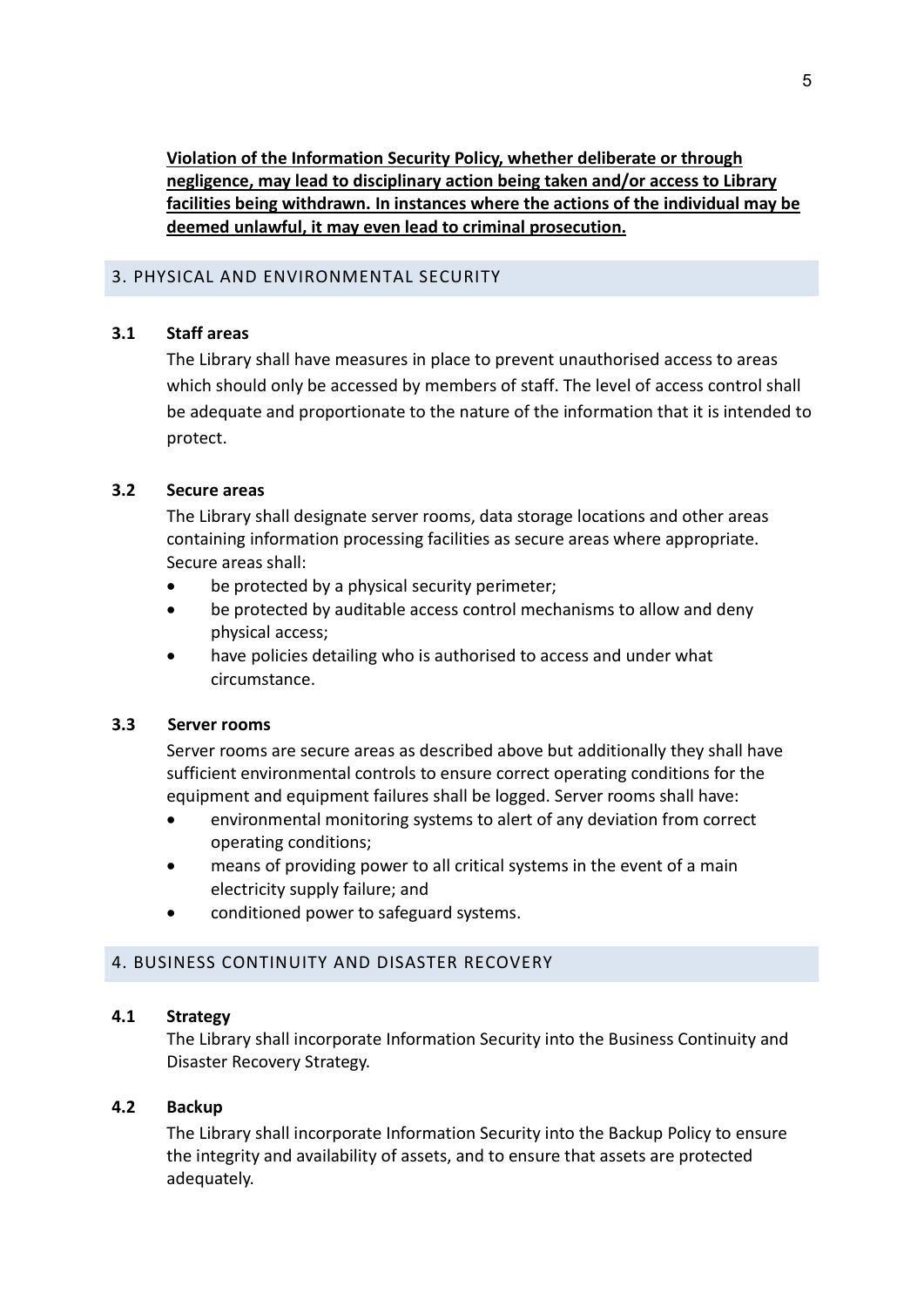## 4.3 System Availability

The Library shall establish procedures for allowing limited downtime. These procedures shall establish who may decide to initiate downtime on which systems and under what circumstances. The procedures shall include authorisation from information owners and notification and communication with users.

# 5. INTELLECTUAL PROPERTY RIGHTS

# 5.1 Intellectual Property Rights

The Library's Intellectual Property Rights Policy shall state its position and practice with regard to the intellectual property owned and/or managed by the Library.

# 5.2 Licensed software

The Library shall carry out regular software audits to ensure that all software is properly licensed and that licence terms are observed.

# 5.3 Infringement of intellectual property rights

It is a disciplinary offence for Library staff to exploit their privileges in order to make illicit copies of items, physical or electronic, which are stored in the Library's collections or on its systems. The Library shall provide awareness sessions and training for staff as required in order to mitigate the risk of copyright being infringed unknowingly.

# 6. RECORD MANAGEMENT, ARCHIVAL STORAGE AND DISPOSAL

## 6.1 Records Management Policy

The Library shall ensure that Information Security is incorporated into its Records Management Policy.

# 6.2 Archived information

Archived information must be subject to controls as is live information.

# 6.3 Disposal or deletion of information

When information is disposed or deleted, an appropriate level of security must be observed. The Library's measures for secure deletion of information shall be detailed in the Data Deletion Policy.

# 7. NETWORK AND SERVICE SECURITY

# 7.1 Routers and switches

Network routers and switches shall be: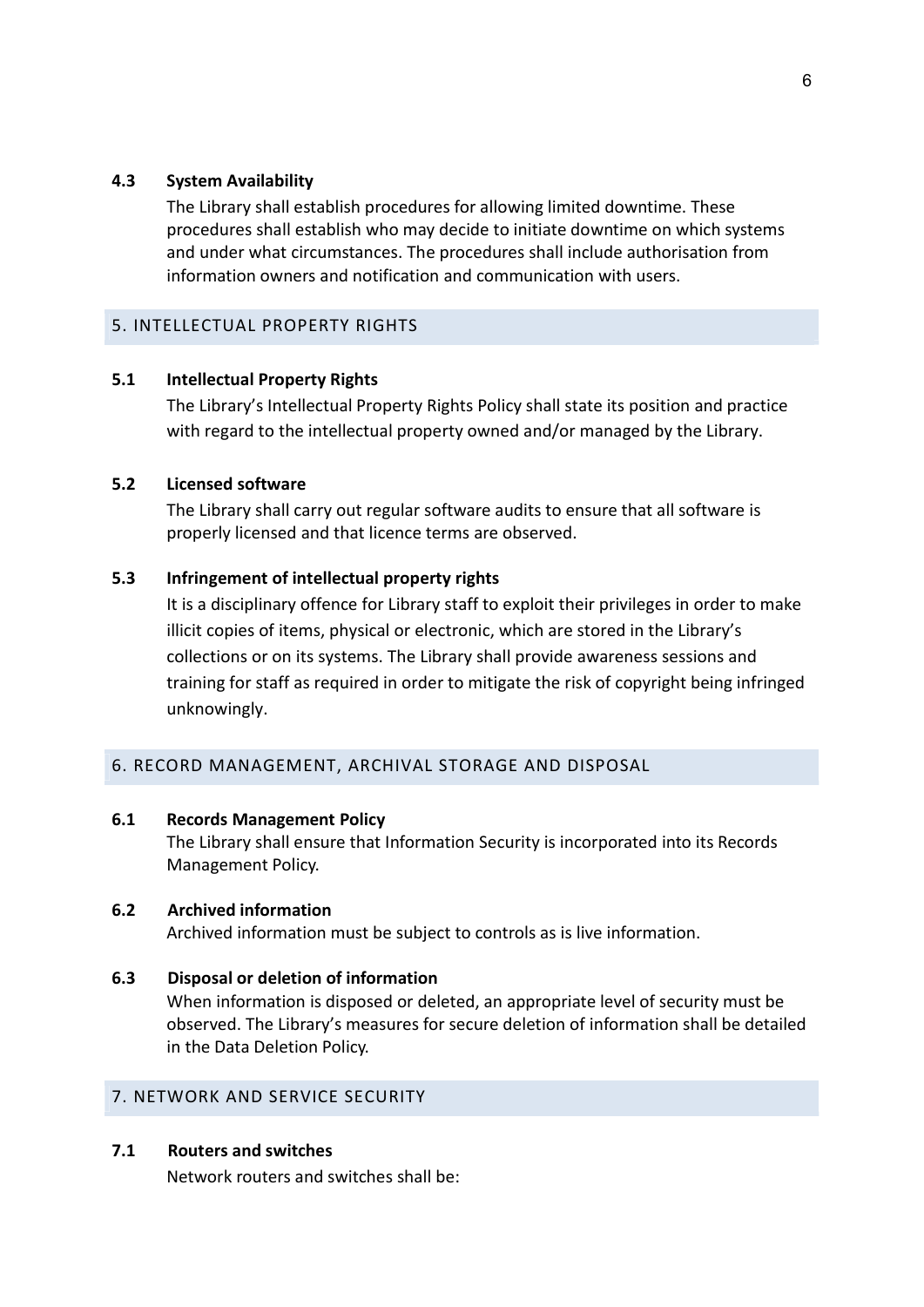- physically secure by being located in a secure area or in locked cabinets;
- protected against main power supply failure for a limited time by alternative power sources;
- $\bullet$  supplied by a conditioned power supply; and
- protected by suitable access controls to ensure that authorised users only may access or modify the configuration.

# 7.2 Network services and addressing

Network name services shall be configured so as not to expose names and/or addresses of machines providing internal services only.

Network addresses shall be predefined and registered for each network-attached Library device and may be configured on the device or allocated centrally when attached to the network.

# 7.3 Segmentation and access ports

The Library shall use Virtual Local Area Networks (VLANs) to segregate appropriately traffic on the Local Area Network (LAN). Each VLAN shall be documented as to its use and scope, including a policy on access.

Network ports in publicly accessible areas of the Library shall be subject to additional controls to ensure that the risk of unauthorised access to the LAN is reduced.

The Library shall not permit staff or users to connect unauthorised devices to the network that allow other devices to access the network, such as access-points or modems.

## 7.4 Sensitive traffic

Authentication credentials that grant access to systems shall be transmitted with effective encryption wherever possible.

Authentication credentials for privileged accounts shall be transmitted with effective encryption.

## 8. INFORMATION ACCESS CONTROL

## 8.1 Access Control Policy

The Library shall establish an Access Control Policy based on business and security requirements, relevant legislation and contractual requirements. The policy shall be documented and reviewed, and consider both physical and logical access to information.

## 8.2 Administrative Access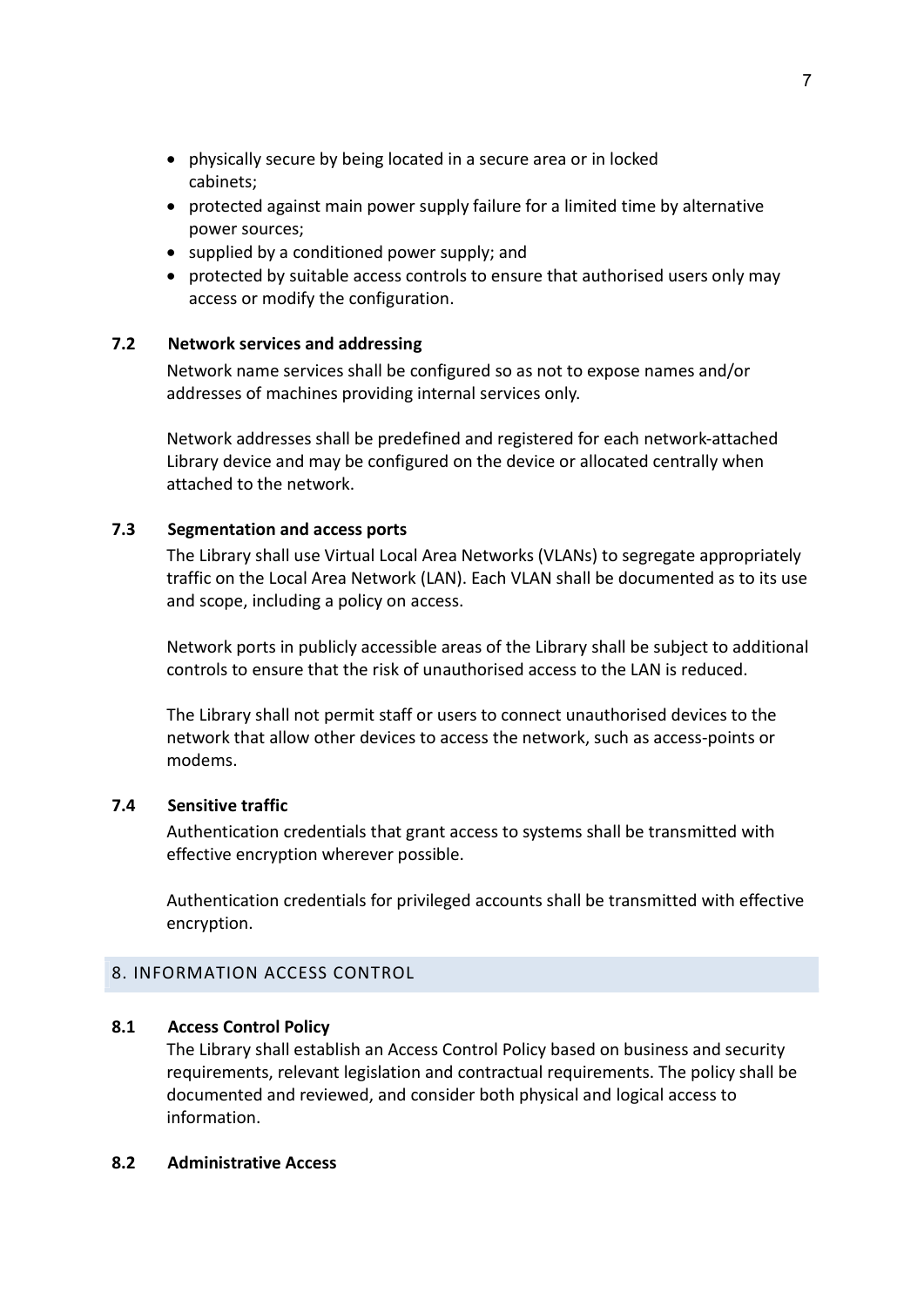Everyday staff user accounts shall not be privileged accounts with administrative access to systems and services. Separate administrative accounts with 2nd factor authentication will be used and a review of who has administrative access will be carried out on a regular basis.

#### 9. TELECOMMUTING

#### 9.1 Working from home

The Library shall describe the information security measures taken and the responsibilities of staff in relation to working from home in the Mobile Computing Policy.

#### 9.2 Equipment

Staff shall be required to use Library supplied equipment only for telecommuting and remote working. Equipment supplied by the Library for such a purpose must not be used for personal use, and its use is subject to the Acceptable Use Policy. Staff working off-site on Library equipment shall also abide by the Library's Mobile Computing Policy, Software Security Policy (see 14) and Backup Policy.

## 10. REMOTE ACCESS

#### 10.1 Policies, sub-policies and procedures

The Library's Information Security Policy, sub-policies and procedures apply to staff accessing the library's network remotely as well as on-site, and where applicable they should be observed by staff at all times.

### 10.2 Entry points

All remote access must be through designated remote-access entry points.

#### 10.3 Communication

All remote access communication must be authenticated and encrypted to industry standards.

#### 10.4 Logs and audits

All remote access must be logged and auditable.

#### 10.5 Authorisation and documentation

All remote access provision must be authorised and documented by the ICT department as described in the Remote Access Policy.

## 11. REMOVABLE MEDIA

11.1 Removable Media Policy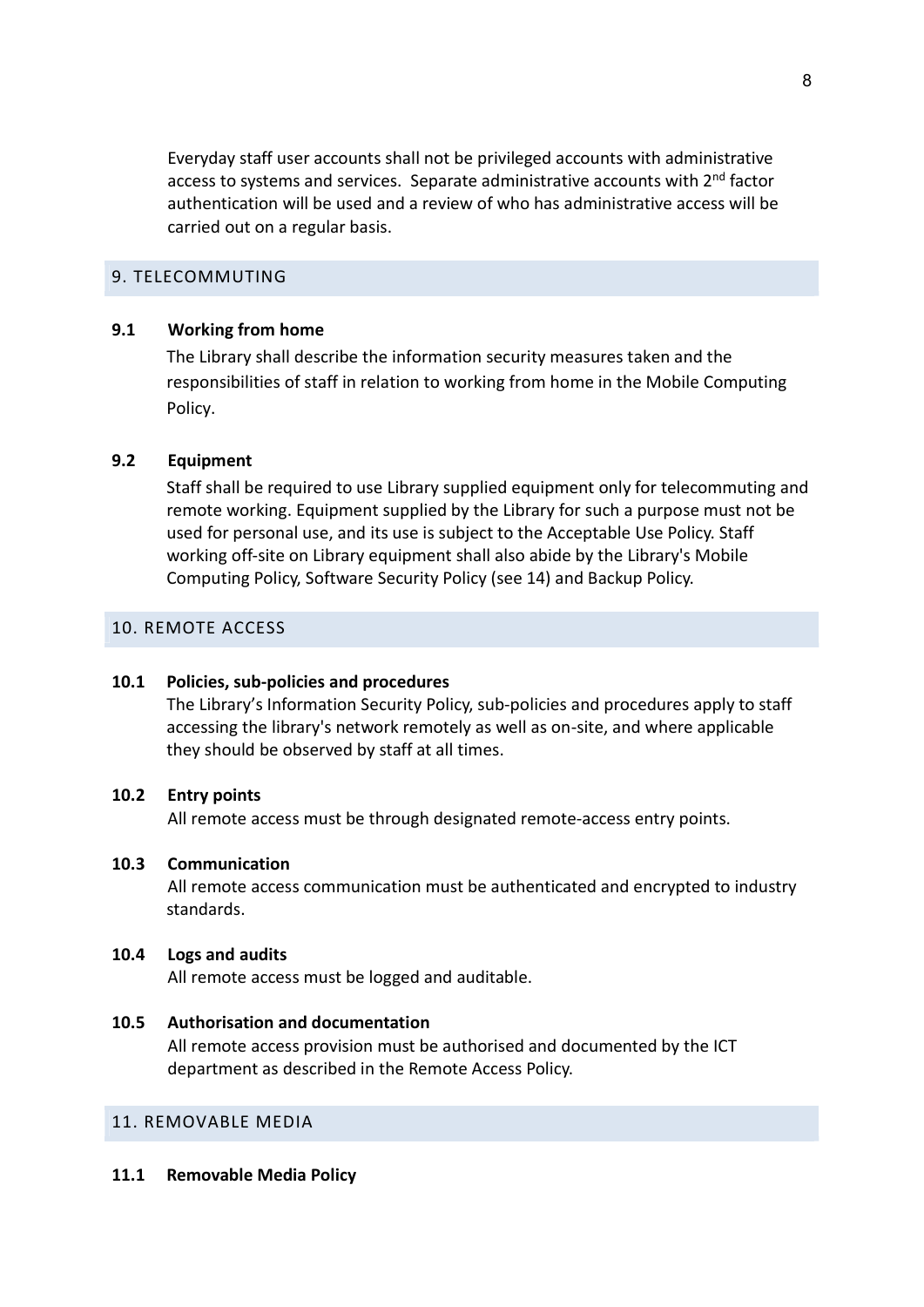The measures taken and the responsibilities placed on staff to ensure the security of information held on removable media shall be described in the Removable Media Policy.

## 11.2 Prevention of unauthorised use

The Library shall effectively control the use of removable media to prevent the unauthorised disclosure, modification, removal or destruction of assets.

# 11.3 Encryption

The Library shall supply and mandate the use of effective means of encryption to protect sensitive data on removable media.

# 12. INTERNET SECURITY

# 12.1 Firewall

The Library shall have a Firewall Policy maintained by the ICT section that details the applications that are authorised to communicate in and out of the Library's LAN to the internet. The Firewall Policy shall be subject to effective change management.

# 12.2 DMZ

The Library's network shall be segmented to include a DMZ which is separated from the internal LAN by the internal firewall. All externally accessible services must be hosted within the DMZ.

## 12.3 Public machines and wireless network

The public wireless network and terminals provided for public use at the Library must be isolated from the Library's internal networks, with an effective firewall limiting their access to the Library's services.

# 13. USER SECURITY

## 13.1 Staff

The Library shall maintain an Acceptable Use Policy that details the rules for acceptable use of the Library's information assets and systems. As part of their terms and conditions of employment, all staff must agree to observe the Acceptable Use Policy.

## 13.2 Readers

The Library shall maintain terms and conditions of use for readers that include provisions for information security. When requesting a Reader's Ticket, readers shall sign to show that they have accepted both the Library's terms and conditions of use and the Readers Acceptable Use Policy.

## 13.3 Contractors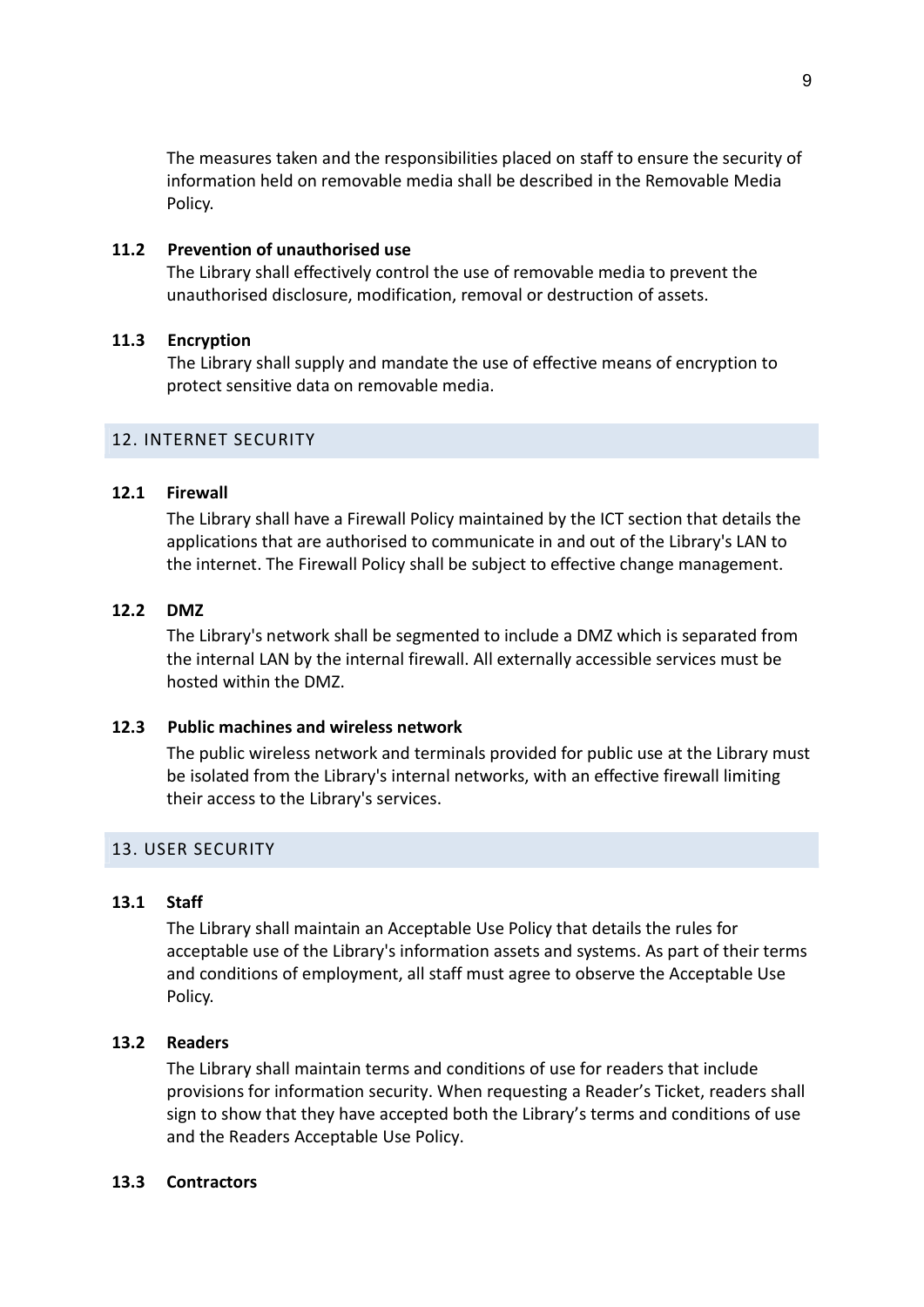The Library shall maintain a Contractor Security Policy with rules for acceptable use of the Library's information assets and systems. Contractors working on-site, accessing the Library's network remotely or working off-site with Library information assets shall receive a written copy of the Contractor Security Policy which must be signed and returned before access is granted.

#### 14. SOFTWARE SECURITY

#### 14.1 Internal software and web development

The Library shall maintain a Software and Web Development Policy that covers Information Security in software and web development.

#### 14.2 Contracted software and third-party services

The Library shall mandate compliance with information security standards in contracted software development and third-party services. The Library shall check the implementation of contracted software or third-party services, monitor their compliance and manage changes to ensure that information security standards are met.

#### 14.3 Commercial or packaged software

Commercial or packaged software shall not be modified without an exceptional business or operational need. Any such modifications should be fully tested and documented, and the original software retained.

#### 15. MONITORING, COMPLIANCE AND INCIDENTS

#### 15.1 Monitoring

The Library may, in accordance with its fair processing notices and Acceptable Use Policy and subject to existing legislation or regulation, review and/or monitor systems activities and network traffic to enforce the Information Security Policy, sub-policies and procedures. The Library may assign monitoring and other duties to appropriate administrators.

### 15.2 Security events

Where possible, the Library shall configure and keep logs to support the identification of security events. Administrators shall report any evidence of violation of policy or network security in logs as a security event.

## 15.3 Security testing

Testing for security vulnerabilities shall be undertaken by authorised and specialist staff. The Library shall document all staff authorised to test for security vulnerabilities and the scope and duration of the testing.

Exceptions during software development shall be detailed in the Software and Web